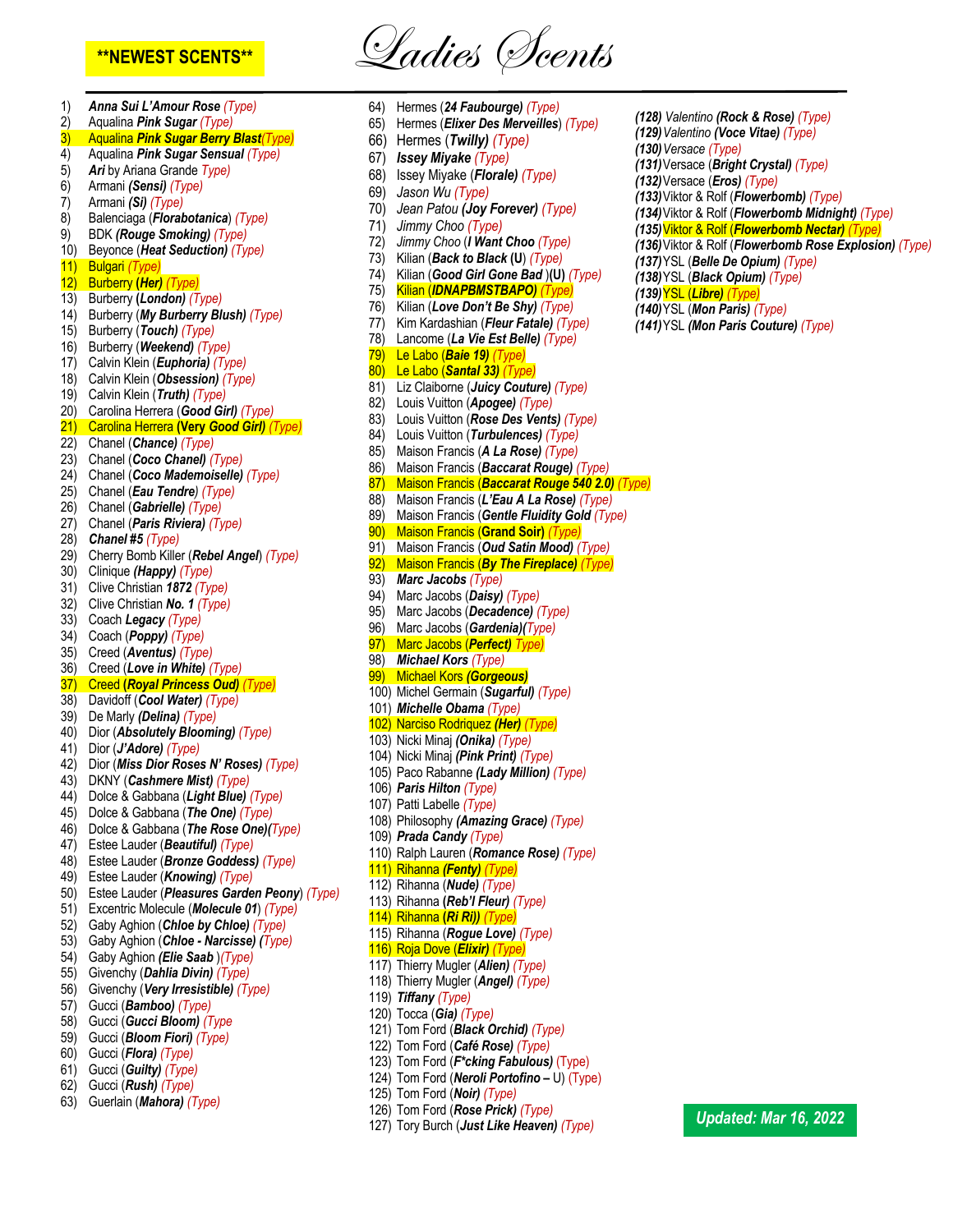Jo Malone Collection

## **\*\*NEWEST SCENTS\*\***

- 1) Amber & Patchouli *(Type)*
- 2) Basil & Neroli *(Type)*
- 3) Earl Grey & Cucumber *(Type)*
- 4) English Pear & Freesia *(Type)*
- 5) Grapefruit Lemongrass *(Type)*
- 6) Honeysuckle & Davana *(Type)*
- 7) Jasmine Sambac & Marigold *(Type)*
- 8) Lime Basil & Mandarin *(Type)*
- 9) Mimosa & Cardamom *(Type)*
- 10) Myrrh & Tonka Intense *(Type)*
- 11) Orange Blossom *(Type)*
- 12) Orris & Sandalwood *(Type)*
- 13) Oud & Bergamot Intense *(Type)*
- 14) Peony & Blush Suede *(Type)*
- 15) Red Roses *(Type)*
- 16) Rose & White Musk *(Type)*
- 17) Velvet Roses & Oud *(Type)*
- 18) Violet & Amber Absolu *(Type)*
- 19) White Moss & Snowdrop *(Type)*
- 20) Wood Sage & Sea Salt *(Type)*

Bond #9 Collection

- 1) Amethyst *(Type)*
- 2) Astor Place *(Type)*
- 3) Bleeker Street *(Type)*
- 4) Chinatown *(Type)*
- 5) Dubai Diamond *(Type)*
- 6) Dubai Platinum *(Type)*
- 7) Gold Coast *(Type)*
- 8) Greenwich Village *(Type)*
- 9) Jones Beach *(Type)*
- 10) Lafayette *(Type*
- 11) Le Parfum Du Salon NYC *(Type)*
- 12) Madison *(Type)*
- 13) New Haarlem *(Type)*
- 14) New York Amber *(Type)*
- 15) New York Nights *(Type)*
- 16) Nolita *(Type)*
- 17) Scent of Peace Unisex *(Type)*
- 18) Scent of Peace Ladies *(Type)*
- 19) Scent of Peace Men *(Type)*
- 20) Sutton Place *(Type)*
- 21) Tribeca *(Type)*
- 22) Wall Street*Type)*
- 23) West Side *(Type)*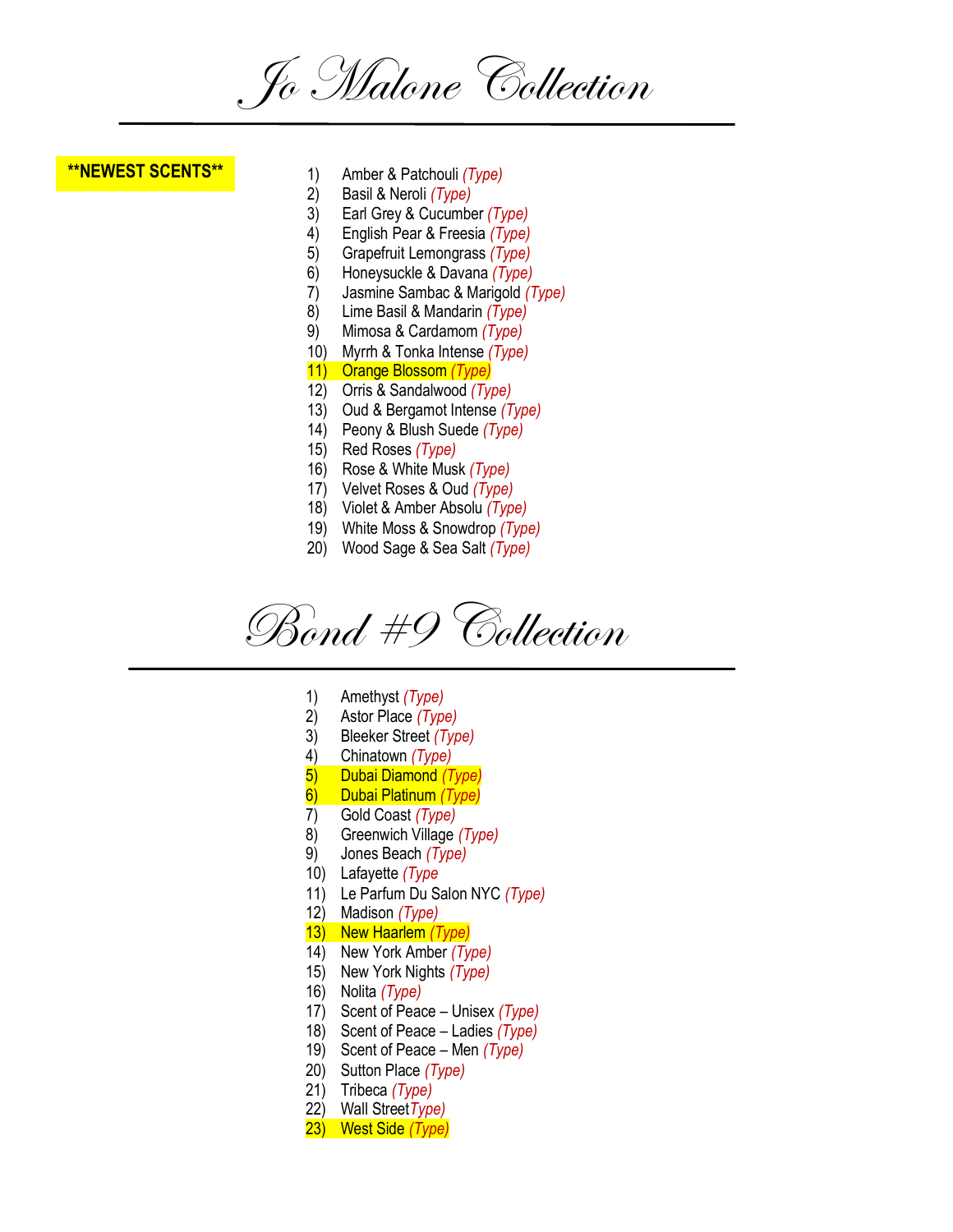## **Andalwood** Other Scents

- 1) Amber White
- 2) Baby Powder
- 3) Black Butter
- 4) Black Coconut
- 5) Black Man
- 6) Black Woman
- 7) Black Woman Unique
- 8) Blue Nile
- 9) Bob Marley
- 10) Bump 'N Grind
- 11) Butt Naked
- 12) Cash Money
- 13) Cherry Orange
- 14) China Musk
- 15) China Rain
- 16) Coco Mango
- 17) Eat It Raw
- 18) Egyptian Amber
- 19) Egyptian Musk
- 20) Egyptian (Red) Musk
- 21) Egyptian (Superior) Musk
- 22) Frankincense & Myrrh
- 23) Gold Sugar
- 24) Golden Sand
- 25) Jamaican Fruit
- 26) Kush 27) Lavender
	-
- 28) Lemongrass
- 29) Lick Me All Over
- 30) Mango Butter
- 31) Moroccan Honey Musk
- 32) Myrrh
- 33) Nubian Musk
- 34) Panty Dropper
- 35) Patchouli
- 36) Pineapple
- 37) Pink Passion
- 38) P\*ssy
- 39) Rose White
- 40) Sandalwood (Egyptian)
- 41) Sex on the Beach
- 42) Somali Rose
- 43) Strawberry Butter
- 44) Strawberry Pineapple
- 45) Tuberose
- 46) Vanilla (Fantasy)
- 47) Vanilla (Yummy)
- 48) White Musk
- 49) YlangYlang